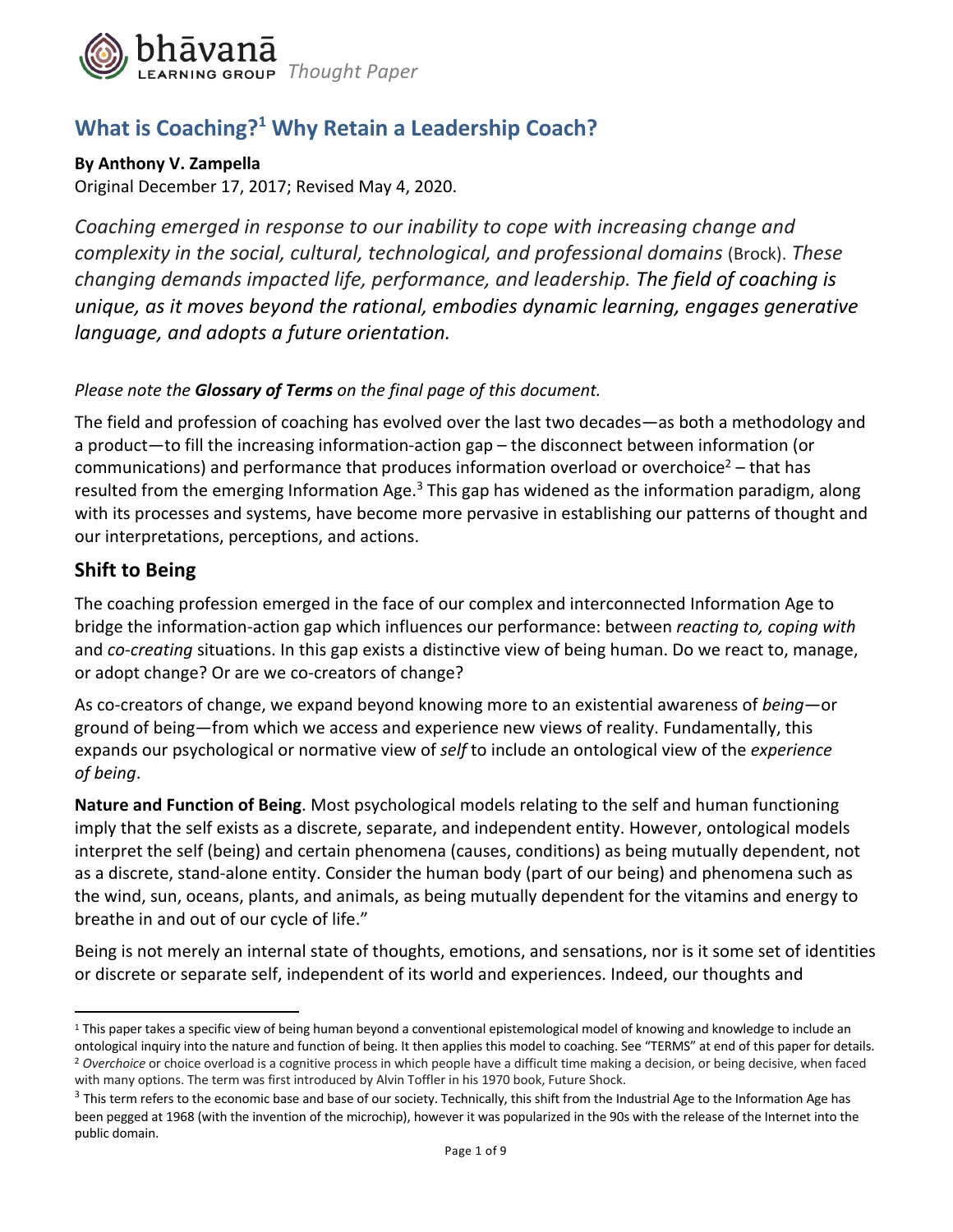

experience—phenomena that arise together—result from causes and conditions that interact with our world to give meaning to our existence.

This is a departure from our rational mindset and normative view, which seek discrete causes to explain our experiences rather than appreciate the interdependent nature of our role in reality.

**Being as Co-Creators**. As co-creators of our world, our experience can both reveal dimensions of our being and lead us to realize our potential with each interaction. The fact that phenomena are fundamentally interconnected and interdependent (even without discrete boundaries) means that they are "empty" of a fixed essence or solid *self*. This nature of "non-self" is both "empty" of an inherently existing self and yet "full" of all things.

At their best, coaches appreciate this *interdependent nature* of being and the generative capacity it reveals. Business philosopher Peter Koestenbaum observes the importance of this shift (Labarre 2000):

When you are stuck, you are not likely to make progress by using competence as your tool. Instead, progress requires commitment to two things. First, you need to dedicate yourself to understanding yourself better—in the philosophical sense of understanding what it means to exist as a human being in the world. Second, you need to change your habits of thought: how you think, what you value, how you work, how you connect with people, how you learn, what you expect from life, and how you manage frustration. Changing those habits means changing your way of being intelligent.

Therefore, changing "your way of being intelligent" requires expanding our perception of being. This is made possible by a shift in the following four "relationships," which also highlight indicators of a coaching mindset and approach:

- 1) **Rational Mindset** or relationship to reality, thought, and experiences;
- 2) **Learning Focus** or relationship to growth, potential, and learning;
- 3) **Generative Language** or relationship to language, intention, and action; and
- 4) **Future Orientation** or relationship to past, present, and future.

#### **1. Beyond a Rational Mindset**

By the mid-90s, the pace of change had evolved from incremental and sequential to nonlinear with increasing complexity. The acronym VUCA (Volatile, Uncertain, Complex, and Ambiguous) highlights the shift from evidence-based knowing in stable times to action-based learning in unstable times, which has created gaps in performance. In the book *Tricky Coaching: Difficult Cases in Leadership Coaching*, the authors highlight a lesson from human history (Korotov, Florent-Treacy, Kets de Vries, & Bernhardt 2012, p.13):

Although for millennia humans have sought advice about their lives from individuals in defined societal roles (shamans, counselors, religious figures, sages), and more recently from medical and paramedical professionals such as psychiatrists, psychoanalysts, and psychotherapists, the world is now moving at such a rapid pace—when we can get all we want (or think we want) at the touch of a mouse—that people no longer recognize the simple need to stop and think, let alone take the time to seek advice. The increased demand for [leadership] coaching, however, undoubtedly reflects a basic human desire for communication and reflection.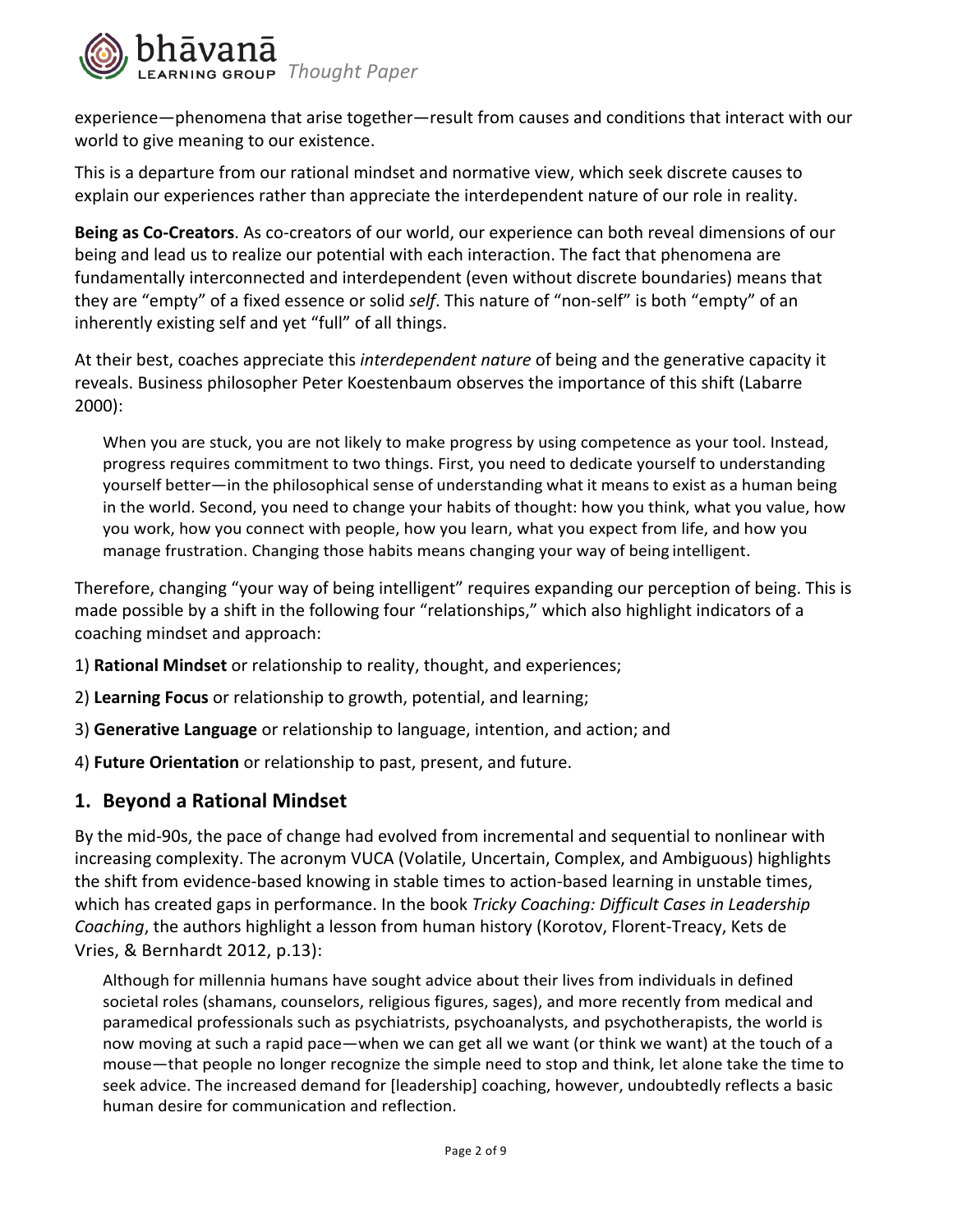

Unlike other human interventions, such as psychology, psychiatry, psychotherapy, or even consulting, the field of coaching expands human potential beyond the limits of rational, normative thought. Coaches appreciate the rational process—one that is empirical, measurable, or observable—when providing assessments, clarifying results, and establishing facts. Getting grounded in facts is necessary as a beginning, but insufficient as an aim.

Grounded in problem solving, the scientific, empirical model offers powerful, evidence-based solutions, yet can foreclose other possibilities that require imagination, insight, or timeless wisdom about the whole of being human. In their classic essay, "Communities of Commitment: Heart of a Learning Organization," Fred Kofman and Peter Senge (1993, p.10) pointed out how "problem solving is fundamentally different from creating. The problem solver tries to make something go away. A creator tries to bring something new into being."

Coaches also delight in moving beyond the rational or empirical mind. They engage the imaginative realm to design new contexts, and the philosophical realm to offer rigorous inquiries and intentional practices. A coach is willing to play and experiment with new experiences in order to observe what is possible. This may occur in the form of a request, an idea, asking bold questions, or testing intuition to identify greater possibilities.

o *Critical point:* A coach embraces the unknown and does not dismiss something simply because it is not seen or understood. Indeed, much of our greatest information about human phenomena comes right from our clients and their experiences, regardless of the language (nomenclature) used to describe them. A coach will learn from the client how best to co-create with them.

A coach will work with a client to develop his or her capacity to tap into the imagination. The practical effect of this is to inspire the learner to reach beyond what is known, to accept a dynamic view of nature/reality, and to leverage uncertainty as a great source of new and innovative approaches to learning, relating, and acting.

o *Critical point:* Coaches are willing to engage this process and learn *from* action, rather than learning *to* act. This transcends linear, rational processes, which place a premium on understanding the parts before acting.

The human condition is dynamic and playful—we are able to act out of wonder and curiosity to engage the imagination. None of this is possible unless we transcend the rational mindset.

## **2. Learning Focus**

Coaching operates within a paradigm of learning and co-creating, rather than diagnosing and problem solving. Coaches distinguish between an inquiry that surfaces better questions, and problems that produce better answers. They encourage self-discovery to distinguish and experience what is missing, rather than what is wrong, in any situation. This relationship to learning transcends and includes the standard accumulation of knowledge and facts.

o *Critical point*: A coach need not possess complex theories, research, or studies on every aspect of the client's current problem or challenge. They observe the human condition by listening and questioning, and support and challenge reality to distinguish action previously unseen.

**Domains of Learning**. As a field, coaching ventures beyond a normative<sup>A</sup> or problem-solving approach, and is grounded in philosophical insight and experience. Coaching appreciates the fullness of the human condition: the empirical, experiential, and existential. Distinct from other human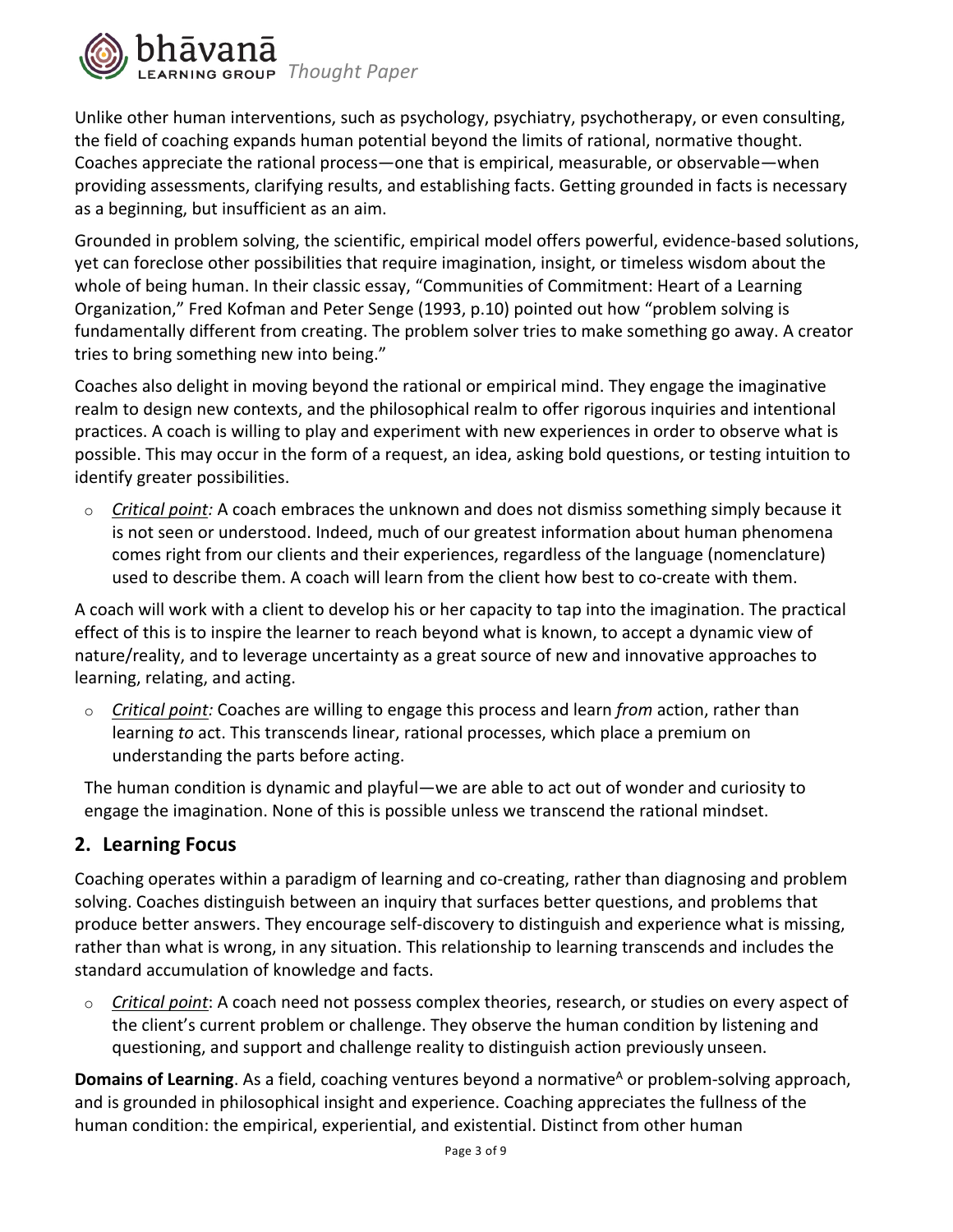

interventions, such as consulting, counseling, therapy, or mentoring, coaching leverages the different domains of science, art, and philosophy as follows:4

- *Third-person or empirical learning* focuses attention on *what we learn*, on acquiring information from an "objective" or empirically-based perspective to expand knowledge. We access it through the scientific method. This third-person focus cultivates the *science* of coaching.
- *Second-person learning, or experiential learning* focuses attention on *how we learn* to experience connection and apply knowledge. We access this through mastery of technique and practice. This second-person focus cultivates the *art* of coaching.
- *First-person learning* or *existential learning* focuses our intention on *why we learn*, and challenges who we are as learners to expand awareness. We access this through philosophic insight and wisdom. This first-person focus cultivates the *philosophy* of coaching.

| <b>HUMAN INQUIRY/</b><br><b>DOMAIN</b>       | MINDSET/<br><b>OBSERVER</b>                                                      | <b>METHODOLOGY/</b><br><b>MODE</b>                                                 | <b>LEARNING/MEANS</b>                                                                             | <b>OUTCOME</b>                                                                               |
|----------------------------------------------|----------------------------------------------------------------------------------|------------------------------------------------------------------------------------|---------------------------------------------------------------------------------------------------|----------------------------------------------------------------------------------------------|
| Science-<br>Empirical.<br><b>Knowing</b>     | Third-Person/<br><b>Empirical</b><br>Observing:<br>objective<br>evidence         | Epistemological/<br>Rational<br>Investigate to master<br>content.                  | <b>Shallow learning</b><br>Means = replication<br>by study and<br>memorization.                   | <b>INFORMATION.</b><br>Study research to<br>acquire and expand<br>knowledge.                 |
| Art/Action-<br><b>Experiential.</b><br>Doing | Second-person/<br><b>Experiential</b><br>Observing:<br>subjective<br>experiences | <b>Reflective/Creative</b><br>Apply and connect<br>knowledge to master<br>process. | Internalized learning<br>Means = reflection<br>through understanding<br>by interpretation.        | KNOWLEDGE.<br>Internalize process<br>and experiences<br>to expand<br>understanding.          |
| <b>Philosophical-</b><br>Insight.<br>Being   | First-person/<br>Existential<br>Observing:<br>intersubjective<br>awareness       | Ontological/<br>Phenomenological.<br>Inquiry-insight to<br>master context.         | Deep learning.<br>Means = Intuition<br>through meaning-<br>making and challenging<br>assumptions. | WISDOM. Challenge<br>assumptions; adopt<br>contemplative<br>practices to embody<br>insights. |

Coaching Learning Grid © 2017 Zampella Group Inc. www.zampellagroup.com

Coaches listen and observe, tapping into each of these domains to cultivate the rational (empirical), imaginative (experiential), and insightful (existential/philosophical) mind. Through observation and conversation, coaches co-create a *crucible for change*,<sup>B</sup> relevant learning to try out when one is stuck or unable to act.

Coaches do not view being trapped as a problem to fix, or an "issue" to diagnose; rather, they see it as a "hidden alterative" to discover, often from a new perspective. A coach does not help an individual understand or describe his or her barrier; they will point to action, help to reframe a situation, generate a new context, or co-create new perceptions.

<sup>4</sup> Having outlined these emerging challenges, Vicki Brock, PhD, author of the *Sourcebook of Coaching History*, has proposed two branches to coaching, philosophy and social science (Brock 2014, p.8). Much of what Brock places in the social sciences I further distinguish between science and art. Art is distinct, as it is performative and experiential, while science is empirical in nature.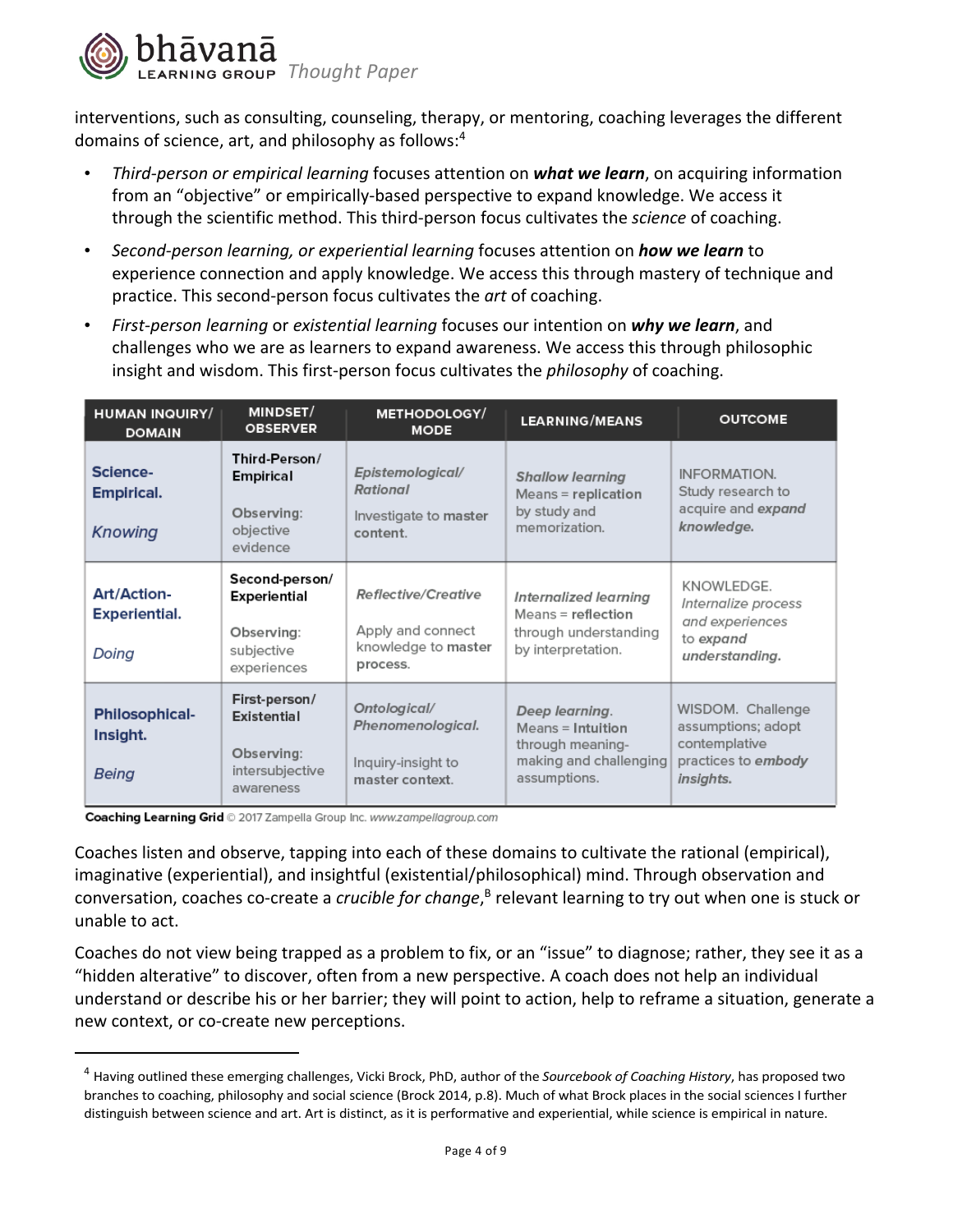

o *Critical point:* To make a meaningful difference in your client's life does not require that you understand his or her "problems" better. It requires the capacity, by observing and listening, to create a context in which his or her current problem can no longer grip (or trap) them in the same way.

Optimally, coaching, as a methodology and profession, is at its best when it taps into an imaginative and insightful approach to human potential that is both grounded in the empirical evidence of any situation and cultivates the potential to think and act differently.

This level of inquiry allows for coach and client to co-create change together. This would not be possible without learning as a focus.

### **3. Language as Generative**

What may most distinguish the field of coaching from other forms of human intervention is its relationship to language as generative.<sup> $c$ </sup> Generative language cultivates the capacity for action through increased performance, enhanced relationships, and deepened trust. In this mindset, language *is*  action, and coaches are trained to distinguish the properties of action inherent in language to shift attitudes, rather than to analyze evidence or develop new skills.

The profound nature of what is possible when we situate ourselves as co-creators in language alters how we act and learn, and extends the horizon of possibilities for how we lead and serve others. All speaking and listening in this domain is grounded in one's "word"—to mean and do what you say. One's word is the source of action and is intentional. *It cannot be spoken by those with a weak relationship to their word.* Even the responsible choice to bring *intention* to thinking and observing aligns choices and conditions that focus on attention as the source of action.

Coaches observe how we relate to situations through how we interpret action. Which situations threaten us and leave us powerless? Which situations render us free or empowered to act? A coach will reveal and create critical distinctions<sup>D</sup> (new or different interpretive lenses) in language, which can also reveal generative properties, causing new action from a distinct set of choices.

o *Critical point:* Coaching will help to distinguish how language shapes action. A coach will recognize conflated meanings and perceptions and distinguish between them to create new *pathways to action*. These pathways result from a different relationship: not new skills or content, but a new context.

To operate from a generative mindset requires training in the human condition, to perceive reality through a conversational domain.<sup>E</sup> From a conversational domain, coaches honor language and conversation, as both content and context, to form and inform our reality. In essence, coaches support co-creating the human experience *in* language.

# *The profound nature of what is possible when we situate ourselves as creators in language alters how we act and learn…*

To co-create these conversations, much of coaching operates in a first-person phenomenological<sup>F</sup> or as-lived examination. As part of an ontological<sup>G</sup> inquiry, it shapes the way we observe, interpret, and listen in a fashion similar to that of a cultural anthropologist. Our experiences shape the observer we are and how conversations unfold.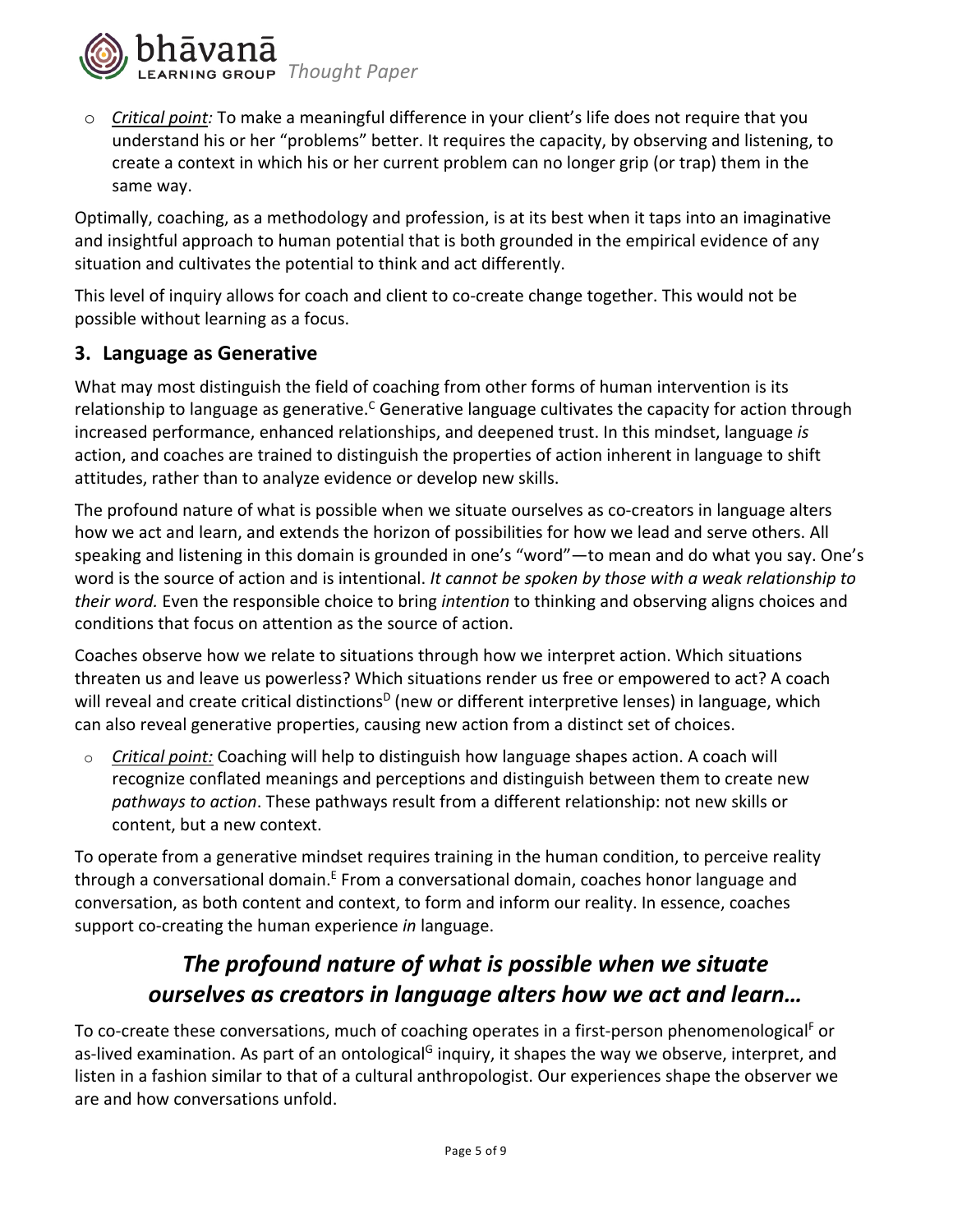

Coaches differentiate our ground of being through distinctions in language for perspective-building, to expand possibility and pathways to action.

o *Critical Point*: A coach listens and asks important questions to distinguish our background of assumptions and meaning. If, after working with a coach, the client is not in action, he or she has not experienced a coaching session.

Coaches open us to new distinctions that cultivate new perceptions, reveal choices, and empower actions that find us operating from a new level of awareness. None of that is possible without generative language.

### **4. Future Orientation**

This fourth relationship, to future orientation, is the ultimate context for coaching and our first consideration as coaches. Recall that coaching developed to fill the growing gap resulting from the future coming at us at greater speeds. This section will tease out elements of *future* that are typically concealed in our ordinary, linear view of the unfolding events of life.

The future is where coaching and leadership intersect. Each domain deals with cultivating new futures or paradigms—altering perceptions or contexts that can impact the horizon of possibilities.

**Future from the Future**. A future-oriented context is not a linear future, happening at some point. Instead, we are dealing with future as the *context* for the *present*. Or said more precisely, the future that a person is living into is, for that person, the *context* for life in the *present*. That is, both what is so in the present, and the *possibilities* (interpretations) for dealing with what is so—as they occur for that person in the future *context—*that person is living into. A generative listening for future is key for coaches and coaching, and beyond the scope of this paper.

The possibility of a future from the future results from a distinct temporal *view* that cultivates possibilities, alters context in the present, and generates nonlinear change. Such a view resides in the province of leadership, and is a condition for leadership coaching. Coaching as a profession lacks minimal purchase during stable and predictable times.

# *A coach does not help you to understand or describe your barrier they will point to action, help you to reframe a situation, generate a new context, or co-create new perceptions.*

**Future-Past-Future**. Thus, our relationship with the future is key to coaching, especially for coaching and developing leaders. Creating futures or altering contexts require surfacing reflexive past frames that can hold us back. Indeed, this reflexive past—our *default being*—often emerge in the face of a new context or compelling future. Compelling futures and differing contexts provoke and reveal our past frames of reference, loosening their grip on us.

To co-create the future, coaches rely on the last three relationships: to employ generative language that ventures beyond rational views and embodies learning. Unlike other human interventions, which focus on the past, coaching's future orientation reveals parts of our concealed past that can constrain our views and actions.

o *Critical point:* Through observation and listening, a coach can distinguish the future sufficiently to offer distinctions in language. Distinctions reveal new possibilities and action, along with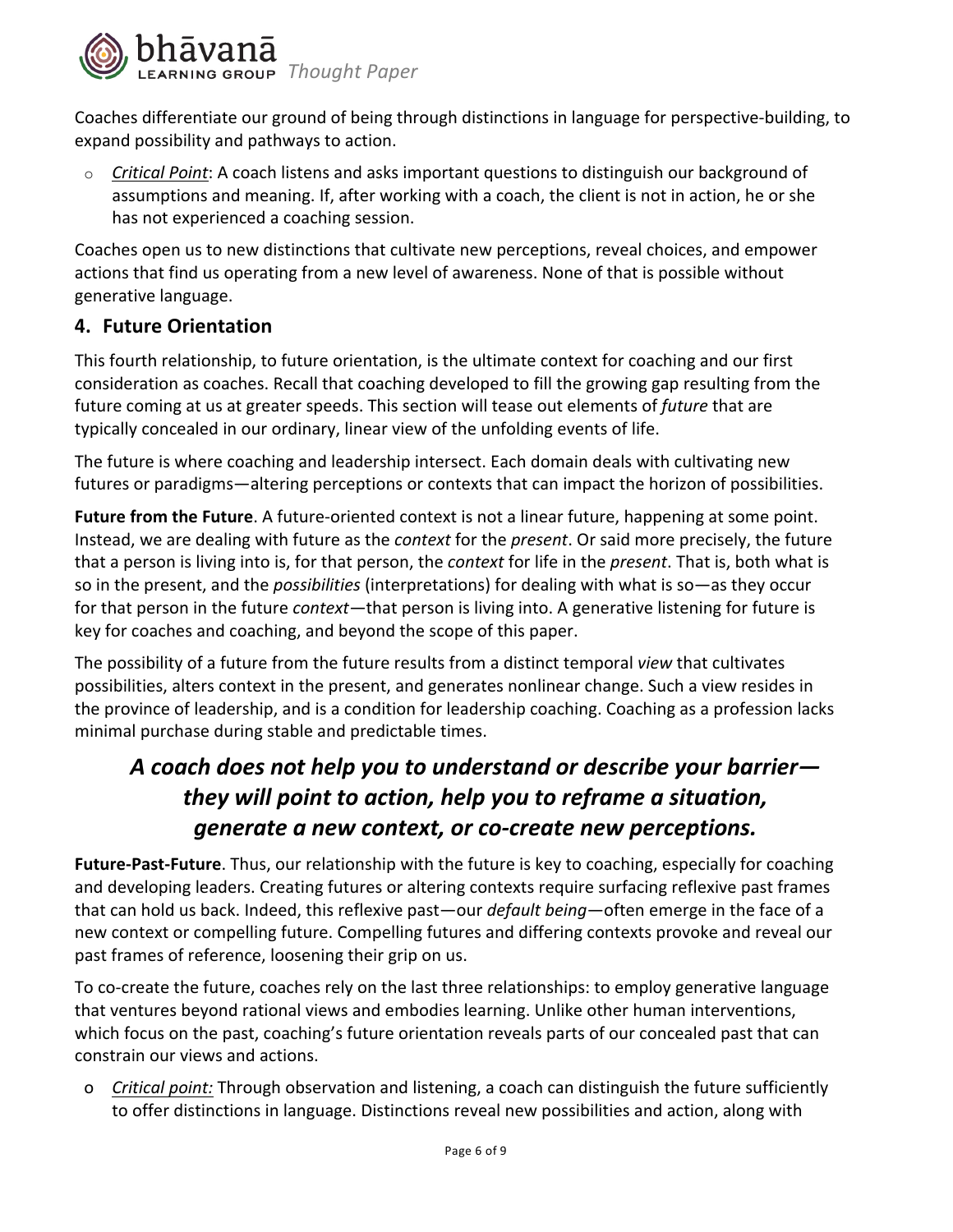

learning and practices that can sustain a new direction.

**Future, Possibility, and Practice**. The possibility of a future from the future requires practice specifically, the openness to see possibility in any situation. Completing the past (creating closure), allows us to remember the past without reliving or being reactivated by the past. With practice, we can *hold the present moment*. This is particularly important for leadership coaching, where being present is fundamental to listening for, coping with, and creating change.

A coach employs contemplative practices to cultivate perceptions that lead to slowing down, pausing, becoming mindful, and choosing intentionally. Clients create the structures in language and practices in life to both focus on the present and generate the future. Such practices interrupt our limiting patterns and frames of reference discovered in the presence of a compelling future.

Within a learning mindset, coaches acknowledge the past as a source of learning, without holding onto or extrapolating the future from the past. What is possible for each client offers a new context beyond rational predictions from the past.

**Past-Present-Future Arising Together**. A coach operates from a client's future and distinguishes the past in the present to loosen any constraints to engaging the current situation. When this is accomplished, we become present to an openness—a future not reflexively extrapolated from our past, but freely chosen from a possibility.

o *Critical point:* The past is neither a constraint on—nor a predictor of—one's future, but can provide an opening to new learning. What is possible in an unconstrained *future,* results from our openness, the clarity of our intentions, and the strength of our word to complete our past.

Leaders are called to generate a credible and accurate interpretation of the present, and to intentionally choose a possibility from a future, informed yet unimpeded by the past. None of that is possible without the openness and possibility of a future orientation.

### **In Summary**

Recall that coaching as a field emerged in response to our (in)ability to cope with increasing change (VUCA) and complexity in the social, cultural, technological, and professional domains (Brock 2014, pp.14–20). These changing demands impact our performance and leadership. Interventions are made at the level of performance, and more often for leadership development.

For leaders, coaching supports expanding leadership capacity to identify and develop emerging futures, cope with change, and increase performance. Primarily, leaders are interested in creating and sustaining contexts for change that increase capacity for achieving new levels of performance *and*  excellence in the face of increasing complexity and volatile change.

o *Critical point:* Coaching is working when the client can view new possibilities, and act on and produce different results—even though he or she may not understand his or her problem. A coach will help the client increase awareness to handle varied situations, produce different results, and sustain practices—not produce a greater understanding of what is wrong.

Coaching has evolved over the last two decades—as both a methodology and a product—to fill the increasing information-action gap that has resulted from the emerging Information Age. By creating sustainable change and practice, coaching alters our relationship to our *rational mindset* by adopting a *future orientation* through *learning focus* that employs *generative language*.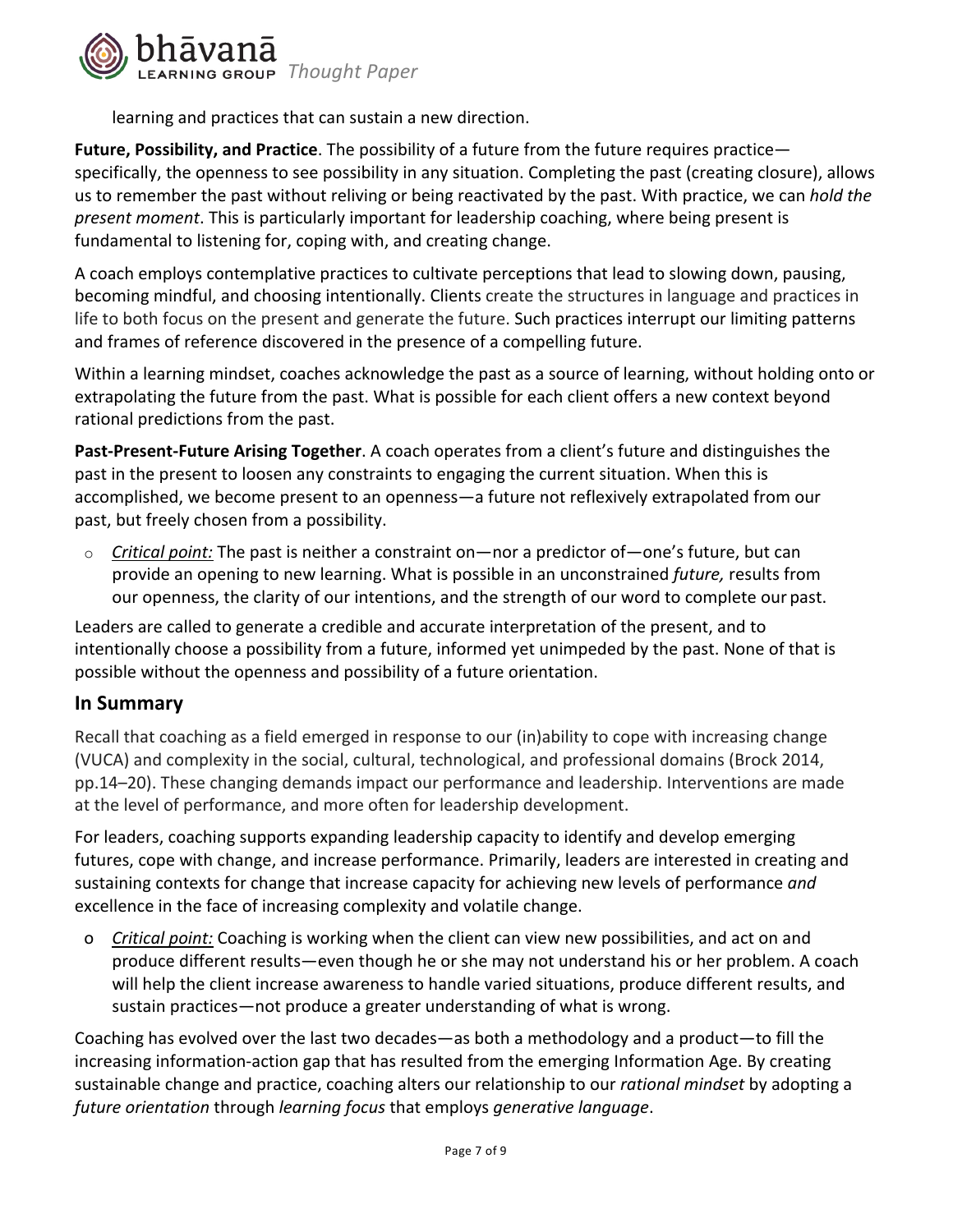

## **Bibliography**

- Bono, Joyce E.; Purvanova, Radostina K.; Towler, Annette J.; & Peterson, David B. (2009). A Survey of Executive Coaching Practices. *Personnel Psychology*, *62*(2), 361–404.
- Brock, Vikki G. (2014). *Sourcebook of Coaching History* (2<sup>nd</sup> ed.). Los Angeles: CreateSpace Independent Publishing Platform.
- Coutu, Diane and Kauffman, Carol (2009). What can coaches do for you? *Harvard Business Review*, *87*(1), 91–97.
- Koestenbaum, Peter and Block, Peter. 2003. *Freedom and Accountability at Work: Applying Philosophic Insight to the Real World*. Jossey-Bass Pfeiffer, 21–28.
- Kofman, Fred and Senge, Peter (1993). Communities of commitment: The heart of learning organizations. *Organizational Dynamics*, *22*(2), 5–23.
- Korotov, Konstantin; Florent-Treacy, Elizabeth; Kets de Vries, Manfred F. R.; Bernhardt, Andreas (Eds.) (2012). *Tricky Coaching: Difficult Cases in Leadership Coaching*. Basingstoke, UK: INSEAD Business Press.
- Labarre, Polly (2000) *Do You Have the Will to Lead?* Fast Company. https://www.fastcompany.com/38853/do- you-have-will-lead

**About the author:** Anthony V. Zampella is an educator, activist, coach and consultant in leadership development, and a writer and researcher in the field of adult learning and leadership pedagogy. His work integrates Western business models and generative learning methods, and contemplative practices from Eastern wisdom traditions. As an Integral theorist, Tony examines the connections between language, listening, and learning in cultivating leadership cultures.

He can be reached at **tony@bhavanalg.com** at Bhavana Learning Group, **www.bhavanalearning.com**